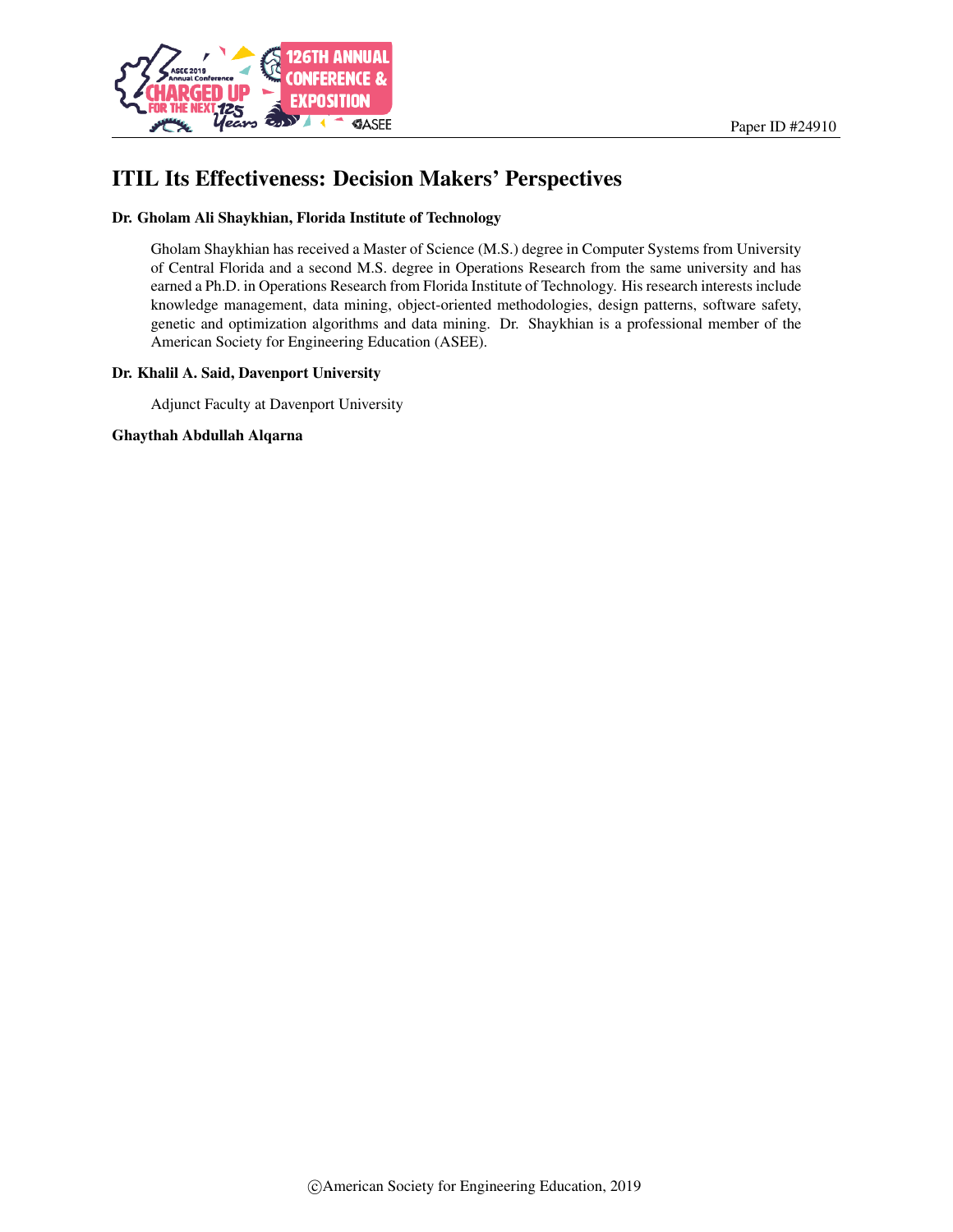## Effectiveness of ITIL: Decision makers' perspectives

**Abstract**: Information Technology (IT) is a fast-growing field interrelating many disciplines to fulfill business computing and transactional processing needs. Information technology encompasses hardware, software, and network communications software and hardware to provide high quality services and products. The advancement of network telecommunications and related technologies has served as a catalyst to many organizations to advance the way to conduct business. More businesses now utilized web-based computing and transactional processing. Organizations faced dealing with rapid technology changes and complex IT disciplines while conducting business. Often, business leaders who demanded speedy changes undermined considerations for adhering to a process model to assist in transitioning and adopting new technologies. Several factors may contribute to misalignment, such as lack of a process model, inadequate resources, defects in IT governance, and the difficulty of managing rapidly changing technology. Previous studies have examined the effectiveness of the Information Technology Infrastructure Library (ITIL); and how well ITIL aligns with corporate business strategies.

This paper examines the decision makers' perspectives on effectiveness of ITIL process model on its relation to business strategies. The study investigates the potential benefits of adopting a process model to improve key related business processes. The intent is to examine whether a strategic IT business alignment exists when selecting a prescribed process model in an enterprise. The paper evaluates the effect of leadership decisions regarding the adoption and implementation of a prescribed process model and its success within an organization. Corporate decision makers invited to share their understandings of ITIL; its relationship with business strategies and whether or not there are perceived challenges and gaps in adopting a predefined process model.

Decision makers expect concurrent executions of business and integration of new IT technologies help to alleviate the business requirements and meet their business goals and objectives.

**Introduction**: Project management is critical to IT development and helps to keep IT projects on track through each cycle. A Wall Street Journal report stated recent research revealed managing IT projects well could significantly improve a firm's profits and improve IT investments [3]. IT project management is often a process used to keep the project within technical limitations, within the allowed budget, and within a deterministic schedule [38]. The Standish Group's "CHAOS Summary 2009" showed the project success rate had decreased, with the data revealing a success rate of just 32% of IT software projects; that is, completion within the allowed schedule and cost. The report showed roughly half (44%) the projects were minimally acceptable and required additional work. Lundquist [25] believed the underlying reasons for IT projects failures included rapid, increased changes in technologies, business requests, and communications.

The IT business communities, government agencies, and academia all shared consensus regarding the effectiveness of diffusing a process model in IT enterprise [41][42]. To overcome the daunting task, corporate, government, and academic organizations joined forces to develop IT, software, and business process models to deal with the problems [41][42]. Even though the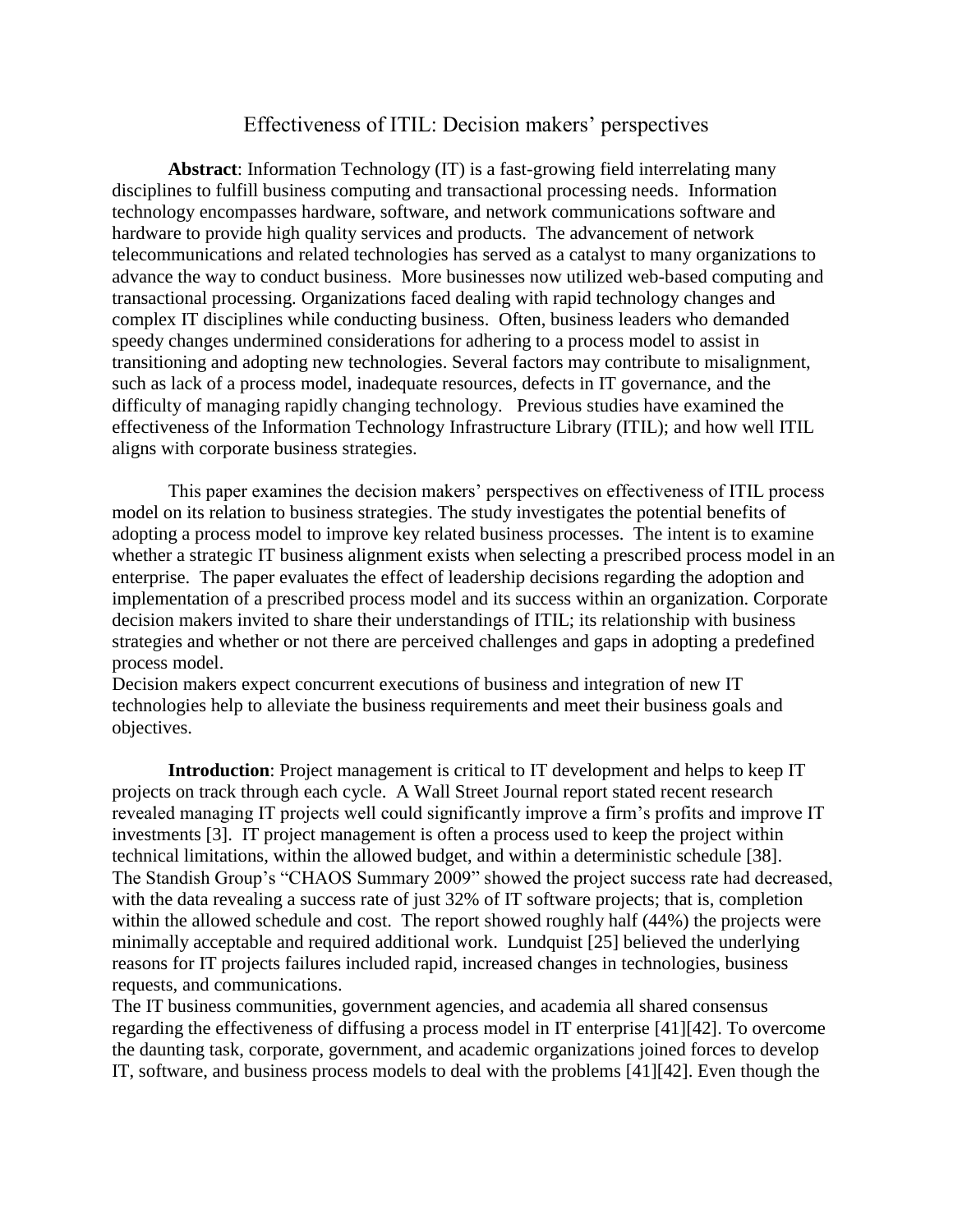specific details among various process models and approaches were different, collectively, they agreed in having a framework to embrace changes in IT/software and business process [41][42].

**Information Technology Infrastructure Library (ITIL):** In the early 1980s, the British government pioneered ITIL, which later became one of the best-practice methods engaging public and private participants worldwide. ITIL earned its fame through a full sequence of steps the organizations could use to implement their IT processes to establish specific tasks such as "service desk, problem management, incident management, relationship management, and configuration management" [17, pp. 1-2]. Many organizations used ITIL as the accepted framework; enabling IT managers utilize a series of proven processes and methodologies to conduct their business services [35]. A September 2009 survey of the state of ITIL globally indicated 56% of IT organizations surveyed used ITIL v2, 31% had upgraded to ITIL v3 from v2, and 13% used ITIL v3 from scratch [14].

Many governments and private sectors chose to adopt and implement ITIL. ITIL is a highly suitable framework for IT enterprises because it describes how to organize IT resources; the framework includes a set of practices to describe roles and functions of IT Service Management (ITSM), and documentation of processes to deliver business value. In US, several Fortune 500 companies have adopted ITIL as their corporate process model; including Microsoft, Barclays Bank, and Disneyland. These companies have reported the successful implementation of ITIL to perform their service management. ITIL provides accredited training, assessment tools, and a comprehensive qualifications scheme [4] to help organizations to become successful in deploying ITIL. Companies use IT as a critical resource to sustain and compete in a global market. IT can drive an enterprise's competitive strategy, act as a key factor of a business process, and form the crucial infrastructure of enterprise information flow [33]. For three decades, strategic alignment had been the top concern among leaders [6][24][36]. The existence of IT business alignment could help organizations to deliver systems and services critical to the enterprise strategies, processes, or customer needs [15].

Studies in the United States, Europe, and Australia had shown ITIL as one of the best approaches to align business and information technology [19][27]. ITIL processes, when fully implemented, could improve service level to support an organization's work needs [37]. The benefits of using ITIL included:

- Improved service quality [8][9][21],
- Standardization of service [8][20],
- Improved customer satisfaction [8][20][32],
- Best practices [13][21],
- Increased return on investment [8][9]20][21],
- Increased information and communication technology [21],
- Reduced support costs [8][21], and
- Compliance with regulatory requirements [21].

The critics of implementing ITIL claimed the implementation of ITIL differed from organization to organization. The ITIL Foundation [18] indicated, "The IT infrastructure Library can be used within organizations with existing methods and activities in service management" (p. 1, para. 3). ITIL implementation is not an easy task, and an enterprise may face some implementation challenges, such as employees' disagreement, assignment deviation, and vague instructions, which can cause organizational damage [34].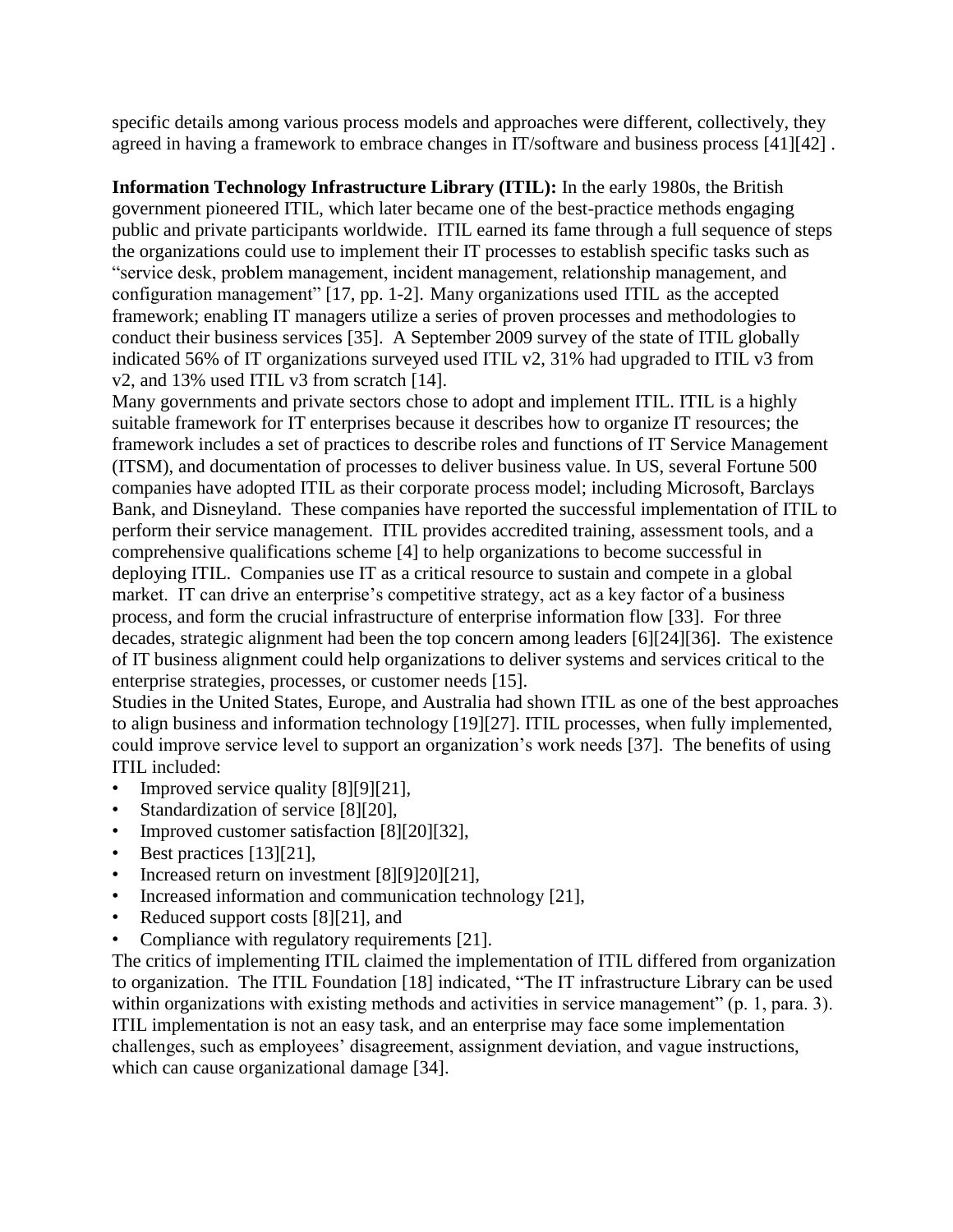**The Role of corporate leadership:** The role of corporate leadership appeared often in literature as a key factor for innovation and creativity, improving business opportunities, improving profits, and reducing costs. Management and leadership support was a key factor for ITIL adoption and implementation [8][13][17][31]. Many researchers had stressed the role of IT as a strategic partner, and executives' IT knowledge as crucial to accept management change and align business with IT. Research suggested 60% or more of chief executives in Great Britain believed their company's information technology did not typically help to achieve their business goals and objectives, compared with 39% for IT directors [16]. Meanwhile, IT managers criticized the executive members who did not understand technology for failing to support IT investments and projects [16].

In a competitive environment, a new role for the CIO required him/her "to establish, implement, and communicate the strategic IT vision and plan, wedded to the overall business strategy, and ensure that IT is used effectively to achieve overall business goals related to revenue growth, profitability, and cost effectiveness" [26]. The relationship between the organization's business and IT involved the responsibilities and roles of the CIO and IT managers, who required comprehensive understanding of value adding, cost effectiveness, and system responsiveness as effective to adoption of ITIL within an organization [1]. Additionally, customer service, IT, and business strategy, and communication were integral components in relationship building. Such factors indicated the importance and significance of the study to leadership as a crucial factor for successful creation of sustainable and profitable organizations.

Business and IT leaders may profit from this study; positive acceptance may enable them to influence the improvement and enhancement of the organizational processes and practices. An effective decision for adoption and implementation of a prescribed process model could help executives and the IT population to maximize the benefit of IT to their organizations. Findings from this study may provide executives with enough information and knowledge to adopt a predefined process model. Such information and knowledge may assist leaders in capturing new business opportunities, thereby improving business IT strategic alignment, reducing cost, and creating a competitive and innovating environment.

Chan and Reich [10] noted the central problems between IT and organization leaders was knowledge about each position's role and responsibilities. IT leaders are not always knowledgeable about business strategy and business leaders are not always knowledgeable about IT. Therefore, IT professionals may fail to understand the meaning of several industry drivers and business. The barriers of language, terminology, and knowledge issues are a root cause of IT project failure. Adopting and implementing a change management process, for example, needs good management and leadership capability at all levels of the organization. Leaders who successfully adopted ITIL found ITIL provided savings in operational expenses [40] and excellent customer service [39]. Leadership concerns about ITIL implementation, or any other process model, included cost and the lengthy time to complete. Some executives hesitated to implement ITIL because of fear of "high costs, lack of knowledge about ITIL, and opposition from key managers" [30, p. 2].

**Research Question:** For three decades, researchers had examined and investigated adopting a prescribed process model to find solutions to improve and integrate business process with IT,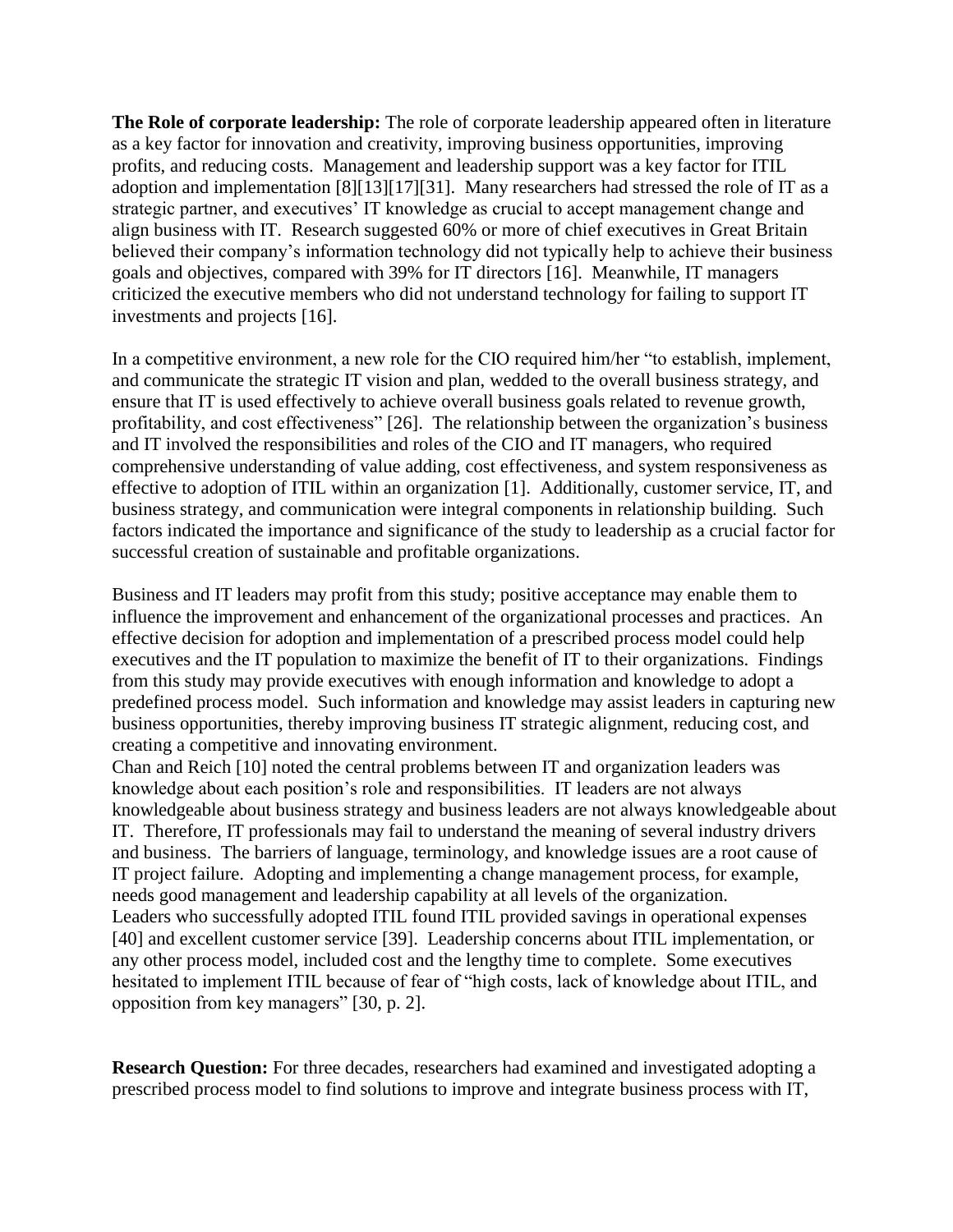reduce cost, increase customer satisfaction, and close the gap between the business organization and the IT organization. Earlier works focused on adopting a process model in software development and engineering using waterfall and spiral models. The aim had been to reduce the IT failure rate, meet user requirements, and improve IT utilization to add value to organizations. Additional goals included added efficiency, improved quality of service, and higher stakeholder satisfaction. This paper attempts to address the following research questions:

- Do executive leadership positions (CEO, CIO, CTO, COO, senior managers, and managers) perceived to influence the selection and adoption of a prescribed process model such as ITIL?
- What effect does adopting a prescribed model have on organizational success?

An investigation and analysis of organizational needs between business requirement processes and IT processes and practices might help establish a new perspective for achieving and sustaining strategic alignment. An ITIL, System Management (SM) could promote more collaboration, better communication skills, and shared knowledge among leaders and teams within organizational boundaries. The model could provide more understanding of business concepts and IT value. Business and IT processes could integrate such benefits to deliver the best practices to meet business objectives. Visible benefits might promote or perceive to influence business and IT leaders to enhance communication between business and IT teams to develop internal standard procedures and policies to change how individuals perceive each other. Such benefits boost knowledge sharing among teams to think about service perhaps more than technical issues [39]. The study results may be useful for executives and senior manager to consider when adopting a predefined process model to enhance communication, reduce cost, and improve customer satisfaction.

**Data Collection:** A set was to evaluate the executives' perceptions of their decision-making processes for adopting a process model, while considering leadership and management support as the primary factor of process model successful adoption. The collected data from surveys benefitted the leaders and the organizations in exploring the importance of adopting a prescribed process to help align IT with business. Such alignment could reduce cost, improve organizational process, and gain a competitive advantage. As relates to this paper, the survey instrument had three distinct sections. The purpose of the first section was to examine the relationship between IT business strategic alignment and ITIL v3 adoption. The importance of strategic alignment allows a better understanding of how organizations can utilize IT to improve an organizational performance positively [28] after achieving business and ITIL v3 service strategy alignment. The goal of the second section was to understand the executives' perceptions about adopting a process model. Collecting data from executives provided an indication of their influence and support to adopt a specific process model. The intent of the last sections was to show business improvement and organization success by adopting a prescribed process model such as ITIL v3.

The collected information underwent analysis through descriptive statistics using the chi-square method to highlight a possible pattern or attribute among study participants. According to Leedy and Ormrod [23], "A correlational study examines the extent to which differences in one characteristic or variable are related to differences in one or more other characteristics or variables" (p. 184). Leedy and Ormrod indicated, "A correlation exists if, when one variable increases, another variable either increases or decreases in a somewhat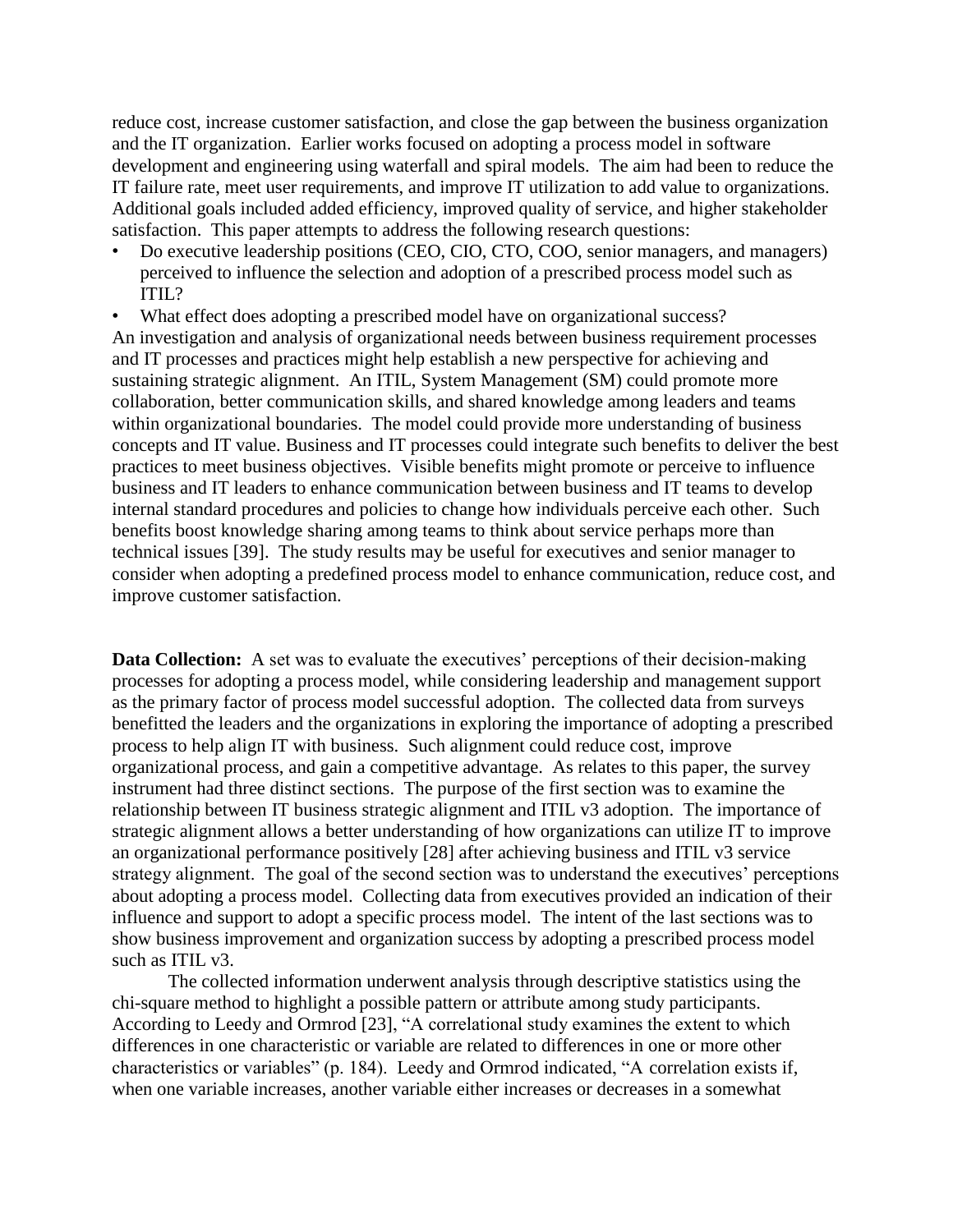predictable fashion" (p. 184). Correlational design differs from experimental design because the intent of correlation is to answer the question of whether a relationship exists between variables, while experimental, quasi-experimental, and causal-comparative designs determine cause and effect [12].

**Data Analysis:** The data analysis used in this study, including the statistical techniques, were appropriate for determining influence or affecting business strategic alignment for selecting a prescribed process model such as ITIL, which was the general purpose of the study.

# *Do executive leadership positions perceived to influence the selection and adoption of a prescribed process model such as ITIL?*

Executives responded to four questions about their perceptions on strategic alignment, each measured on a Likert scale ranging from 1 (*strongly disagree*) to 5 (*strongly agree*). A summary of the answers is in Table 1. The results showed, while answers always ranged from the low end of the scale to the high end, the mean was always towards the top of the scale. The first question asked whether CEOs participated in the decision making process to adopt ITIL or a similar process. The mean response on the 5-point scale was  $3.86$  ( $SD = 1.033$ ). The next question asked if CEOs influenced the decision to adopt a process model, with the mean response as  $3.95$  ( $SD = 1.05$ ). The two questions were repeated for the CIO, first in terms of taking part in the decision making process ( $M = 3.84$ ,  $SD = 1.006$ ) and second in terms of influencing the decision ( $M = 3.96$ ,  $SD = .980$ ).

### Table 1

# *Executives' Views on Executive Influence*

| Question                                                                                                                                                                 | N   | M    | SD    |
|--------------------------------------------------------------------------------------------------------------------------------------------------------------------------|-----|------|-------|
| In your company, do you believe the CEO participates in the decision-<br>making process to adopt an information system service management<br>process model such as ITIL? | 162 | 3.86 | 1.03  |
| In your company, do you believe the CEO influences decisions to adopt<br>an information system service management process model such as ITIL?                            | 162 | 3.95 | 1.05  |
| In your company, do you believe the CIO participates in decision making<br>process to adopt information system service management process model<br>such as ITIL?         | 161 | 3.84 | -1.01 |
| In your company, do you believe the CIO influences decisions to adopt an<br>information system service management process model such as ITIL?                            | 160 | 3.96 | .98   |

The descriptive measures showed the executives felt they were important participants in the decision-making process concerning ITIL and similar models. Table 2 shows correlations between executive influence and implementation. The correlation between CEO decisionmaking participation and ITIL adoption levels was positive and significant ( $\tau = .214$ ,  $p = .001$ ),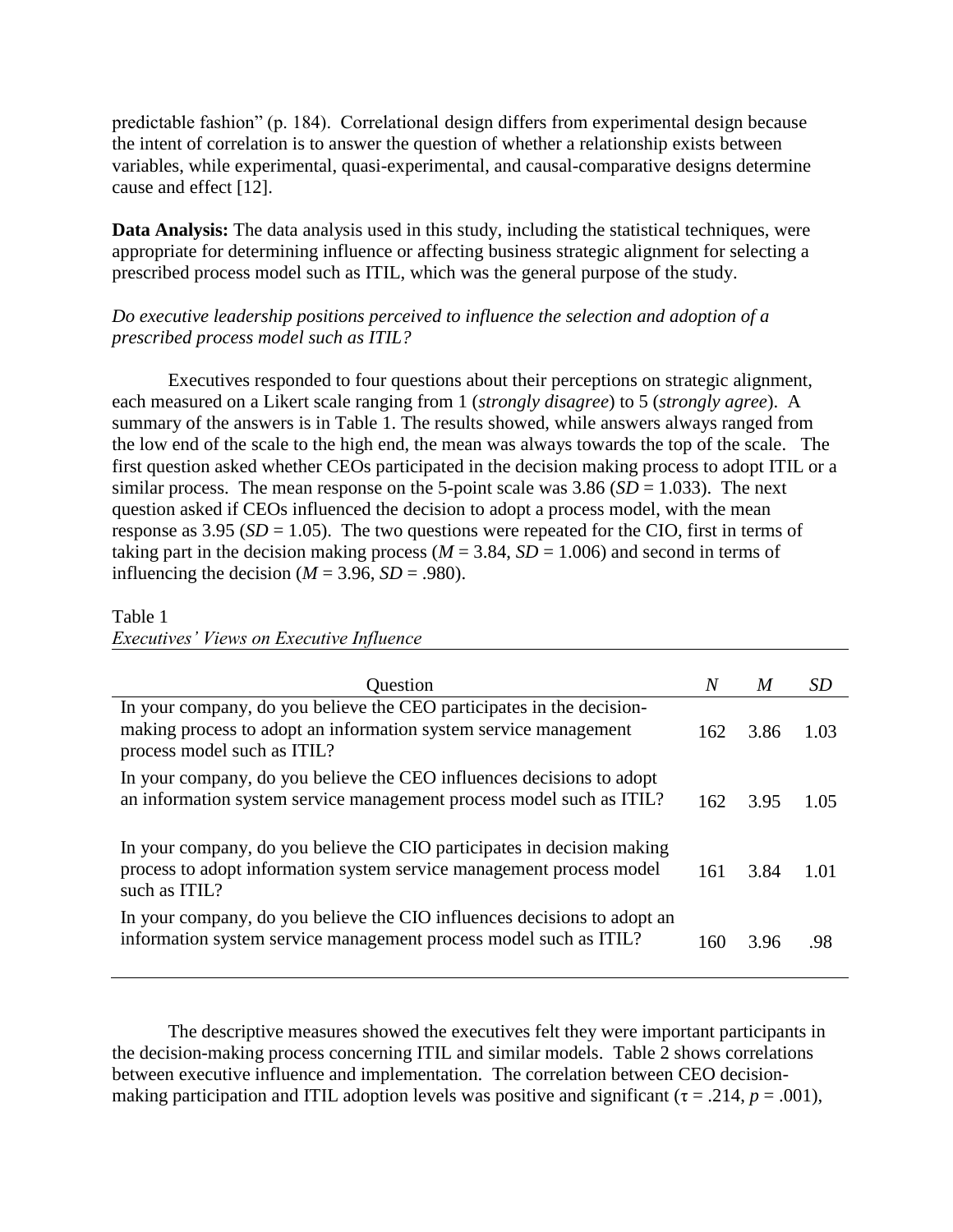as was the correlation between CEO influence and ITIL adoption levels (τ = .169, *p* = .010). The CIO decision-making question correlated significantly with ITIL adoption levels ( $\tau = .203$ ,  $p =$ .002), though correlation of the CIO influence question fell just short of significance ( $\tau = .128$ , *p*  $= .053$ ). We propose the following hypothesis:

*H0*: Executive leadership decisions and support have no effect on selection and adoption of a prescribed process model.

*HA*: Executive leadership decisions and support have an effect on selection and adoption of a prescribed process model.

### Table 2

*Correlations Between Executive Influence and Implementation*

| <b>Executive Influence Questions</b>                              | τ         |       | $\overline{N}$ |
|-------------------------------------------------------------------|-----------|-------|----------------|
| In your company, do you believe the CEO participates in decision- |           |       |                |
| making process to adopt information system service management     | $0.214**$ | 0.001 | 162            |
| process model such as ITIL?                                       |           |       |                |
| In your company, do you believe the CEO influences decisions to   |           |       |                |
| adopt an information system service management process model      | $0.169*$  | 0.01  | 162            |
| such as ITIL?                                                     |           |       |                |
| In your company, do you believe the CIO participates in decision  |           |       |                |
| making process to adopt information system service management     | $0.203**$ | 0.002 | 161            |
| process model such as ITIL?                                       |           |       |                |
| In your company, do you believe the CIO influences decisions to   |           |       |                |
| adopt an information system service management process model      | 0.128     | .053  | 160            |
| such as ITIL?                                                     |           |       |                |

*Note*. Correlation of executive leadership questions with ITL level practiced by company.  $* p < .05.$  \*\*  $p < .01.$ 

The results failed to support the null hypothesis of no influence from executive leaders on implementation of process models: "Executive leadership decisions and support have no effect on selection and adoption of a prescribed process model." Findings instead supported the alternate hypothesis.

### *What effect does adopting a prescribed model have on organizational success?*

The final question asked executives about their views on the positive consequences of ITIL adoption. Executives' surveys had five questions about the benefits. The results appear in Table 3. Executives tended to provide favorable answers across all items. The average response on the scale asking about ITIL helping business and IT stakeholders build confidence in new strategies was  $4.07$  ( $SD = .794$ ). The mean response on the question about helping gain stakeholders' commitment to adapt and execute new strategies was 4.07 (*SD* = .828). The mean response on the question about helping gain stakeholders' support and involvement on new strategies was  $4.08$  ( $SD = .829$ ). The mean response on the question asking about helping to adapt a set of rules to prescribe processes was 4.01 (*SD* = .807). The last question asked about adapting a standard system, metrics, and performance standards to track progress*.* The mean response was  $4.01$  (*SD* = .822). We propose the following hypothesis: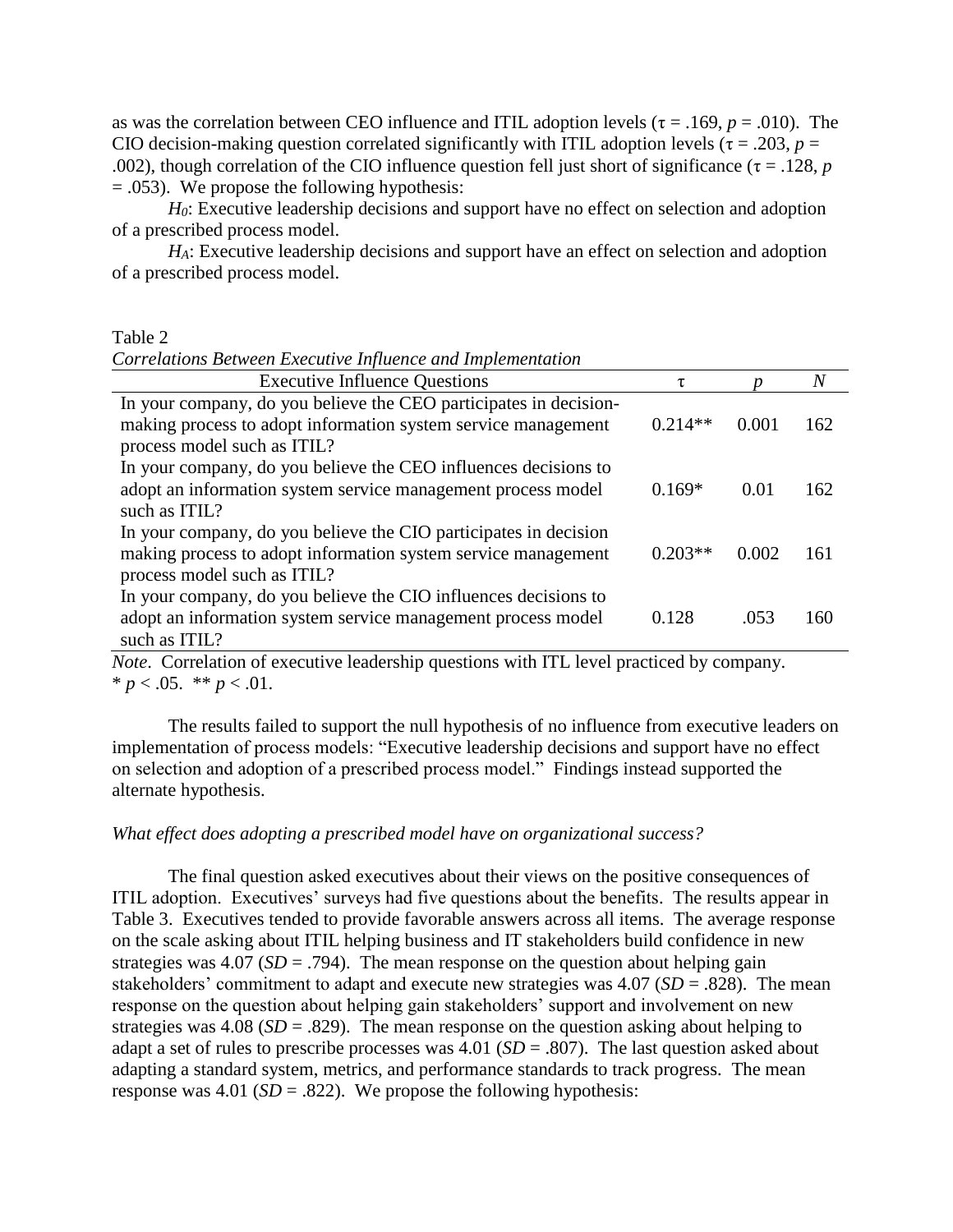*H0.* Adopting a prescribed model has no effect on organization success.

*HA*. Adopting a prescribed model has an effect on organization success

# Table 3 *Executives' Views on Organizational Success with ITIL*

| Question                                                                                                                                                                       | N   | M    | <i>SD</i> |
|--------------------------------------------------------------------------------------------------------------------------------------------------------------------------------|-----|------|-----------|
| Adopting ITIL v3 helps an enterprise to gain both business and IT<br>stakeholders' confidences and agreements in new businesses and<br>strategies.                             | 157 | 4.07 | .79       |
| Adopting ITIL v3 helps an enterprise to gain both business and IT<br>stakeholders' commitment to adapt and execute new businesses and<br>strategies                            | 153 | 4.07 | .83       |
| Adopting ITIL v3 helps an enterprise to gain both business and IT<br>stakeholders' support and involvement to create, adopt, and execution of<br>new businesses and strategies | 157 | 4.08 | .83       |
| Adopting ITIL v3 helps an enterprise to adapt a set of rules and<br>regulations to prescribe processes throughout the organization.                                            | 156 | 4.01 | .81       |
| Adopting ITIL v3 helps an enterprise to adapt a standard system, metrics,<br>and performance indicators to track the progress made throughout the<br>organization.             | 158 | 4.01 | .82       |

Table 4 shows how much the responses to the questions described in Table 4 correlated with implementation levels in an organization. The results show the higher levels of implementation were significantly associated with positive perceptions of nearly every potential ITIL benefit. The correlation between implementation levels and gaining stakeholders' confidence was .219 (*p* = .001).

Table 4

*Correlations Between Organizational Success and Implementation*

| Question                                                          |           |       | N   |
|-------------------------------------------------------------------|-----------|-------|-----|
| Adopting ITIL v3 helps an enterprise to gain both business and IT |           |       |     |
| stakeholders' confidences and agreements in new businesses and    | $0.219**$ | 0.001 | 157 |
| strategies.                                                       |           |       |     |
| Adopting ITIL v3 helps an enterprise to gain both business and IT |           |       |     |
| stakeholders' commitment to adapt and execute new businesses      | $0.147*$  | 0.031 | 153 |
| and strategies.                                                   |           |       |     |
| Adopting ITIL v3 helps an enterprise to gain both business and IT |           |       |     |
| stakeholders' support and involvement to create, adopt, and       | $0.138*$  | 0.041 | 157 |
| execution of new businesses and strategies.                       |           |       |     |
| Adopting ITIL v3 helps an enterprise to adapt a set of rules and  |           |       |     |
| regulations to prescribe processes throughout the organization.   | $0.142*$  | 0.036 | 156 |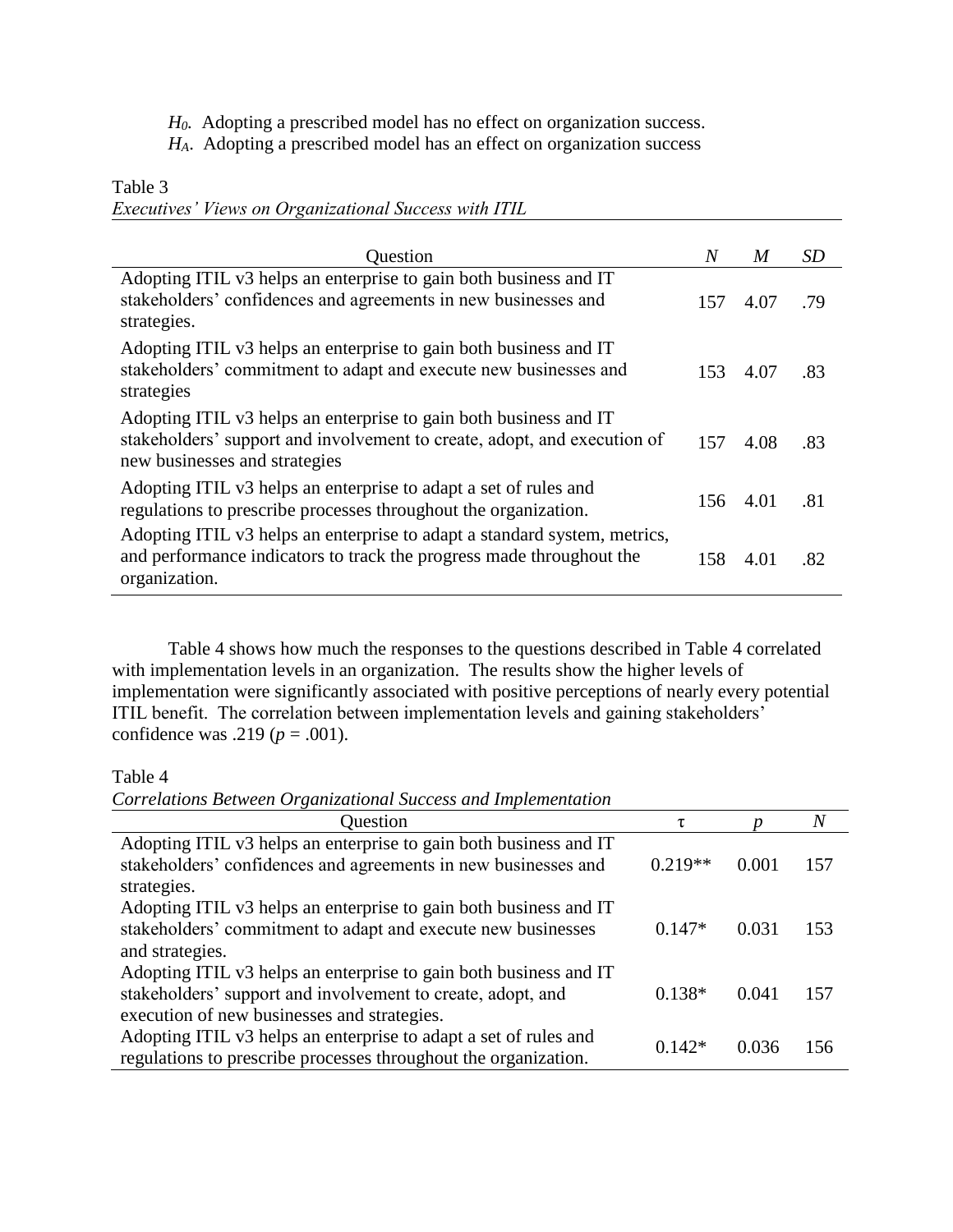| Adopting ITIL v3 helps an enterprise to adapt a standard system,                                                                                                   |       |       |     |
|--------------------------------------------------------------------------------------------------------------------------------------------------------------------|-------|-------|-----|
| metrics and performance indicators to track the progress made                                                                                                      | 0.067 | 0.313 | 158 |
| throughout the organization.                                                                                                                                       |       |       |     |
| $\mathbf{r}$ , $\mathbf{r}$ , $\mathbf{r}$ , $\mathbf{r}$ , $\mathbf{r}$ , $\mathbf{r}$ , $\mathbf{r}$ , $\mathbf{r}$ , $\mathbf{r}$ , $\mathbf{r}$ , $\mathbf{r}$ |       |       |     |

Note.  $* p < .05.$  \*\*  $p < .001$ 

The correlation with stakeholders' commitment to adoption and execution was .147 ( $p =$ .031). The correlation with gaining support for new business strategies was .138 (*p* = .041). The correlation with helping to adapt a set of rules to prescribe processes was .142 (*p* = .036). The final correlation between implementation levels and adapting a system of standards was not significant. The results failed to support the null hypothesis: "Adopting a prescribed process model has no effect on the organization" and instead supported the alternate hypothesis.

#### **Conclusion**

The results of the surveys showed the benefits realized by adopting and implementing a process model such as ITIL. The results showed implementing and adopting ITIL require support by management. Performing statistical analyses helped to obtain the best results for the data collected. The first were a chi-square test with a 5% confidence level performed to find the correlation between ITIL adoption and strategic alignment and a chi-square test between implementation levels and improvement items. The data collected for this study were categorical data. The chi-square statistic compares the observed count to the count expected under the assumption of no association between the row and column classifications. Researchers may use the chi-square statistic to test the hypothesis of no association between two or more criteria, groups, or populations, with observed counts compared to expected counts. According to the *Oxford Dictionary of Biochemistry and Molecular Biology*, a "chi-square test  $(\chi^2)$  is a statistical test to determine whether an observed series of values differs from a series of values expected on a hypothesis, to a greater degree than would be expected by chance" [2, para. 1].

The second test was Kendall's tau to show correlations between organizational success and implementation of a defined process model. Kendall's tau is a measure of rank correlation. "Kendall-tau is a non-parametric correlation coefficient used to assess and test correlations between non-intervals scaled ordinal variables. Frequently, researchers use the Greek letter τ (tau) to abbreviate the Kendall tau correlation coefficient" [5, p. 14]. Rank correlation is an interesting method to assess and evaluate the data collection [22]. Kendall's tau is well known and broadly used to measure the degree of the relationship between variable [22].

### **References**

- 1. Aasheim, C. L., Lixin, I., & Williams, S. (2009). Knowledge and skill requirements for entry-level information technology workers: A comparison of industry and academia*. Journal of Information Systems Education*, *20*, 349-356. Retrieved from http://jise.org/Issues/20/20N3P349-abs.pdf
- **2.** Atwood, T., Campbell, P., Parish, H., Smith, T., Sterling, J., Vella, F., & Cammack, R. (Eds.). (2006). Chisquare test. In *Oxford dictionary of biochemistry and molecular biology (2nd ed.). New York, NY: Oxford University Press.*
- 3. Basu, A., & Jarnagin, C. (2008, March 10). How to tap IT's hidden potential. *The Wall Street Journal.*  Retrieved from http://online.wsj.com/article/SB120467900166211989.html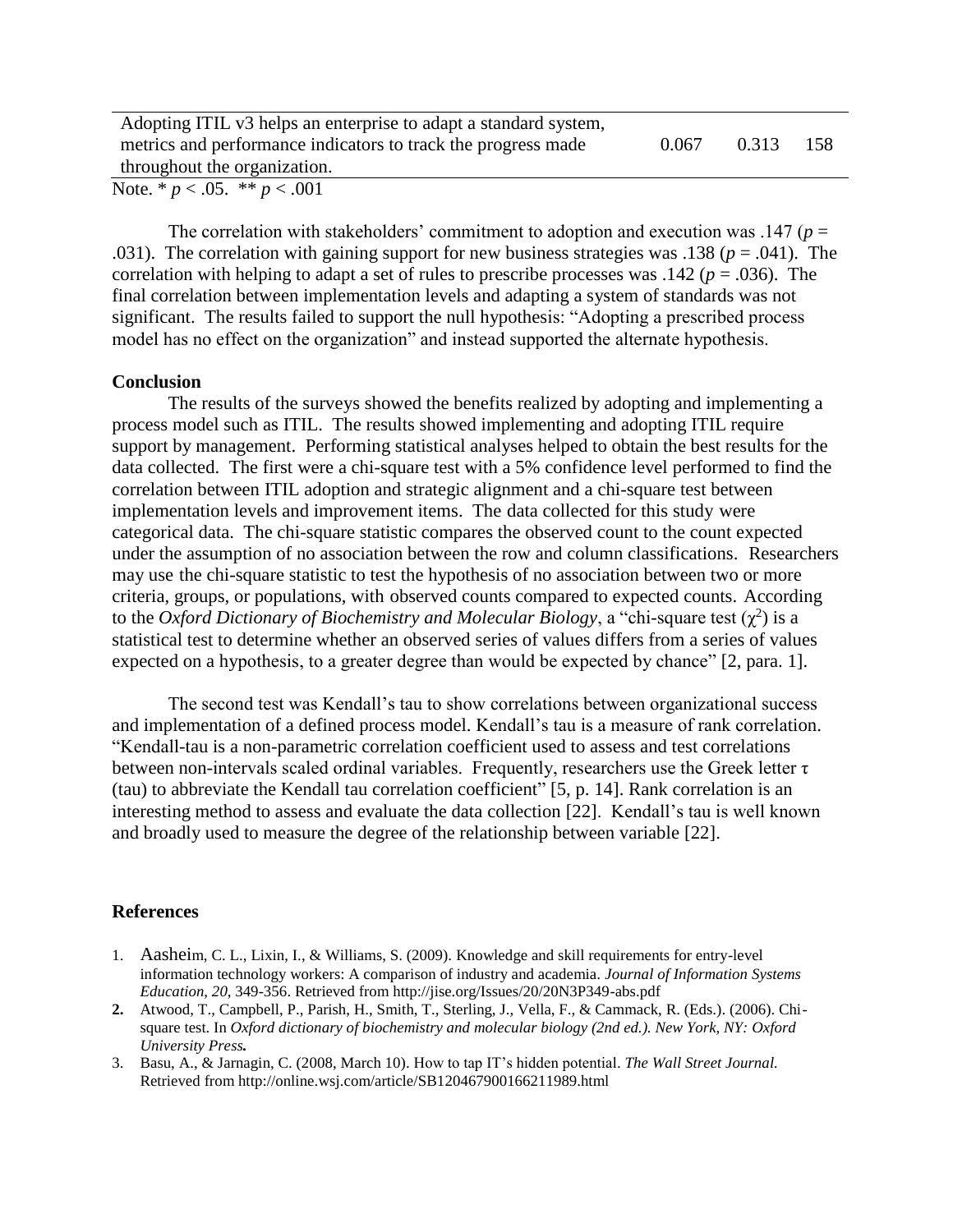- 4. Best Management Practice. (2011). *Service management–ITIL*. Retrieved from http://www.best-managementpractice.com/Knowledge-Centre/Best-Practice-Guidance/ITIL/
- 5. Bolboaca, S. D., & Jantschi, L. (2009). Pearson versus Spearman: Kendall's tau correlation analysis on structure-activity relationships of biologic active compounds. *Leonardo Journal of Science, 5*, 179–200. Retrieved from http://ljs.academicdirect.org/A09/179\_200.htm
- 6. Broadbent, M., & Weill, P. (1993). Improving business and information strategy alignment: Learning from the banking industry. *IBM Systems Journal*, *32*(1), 162. doi:10.1147/sj.321.0162
- 7. Cater-Steel, A., & Tan, W. G. (2005). *itSMF Australia 2005 Conference: Summary of ITIL adoption survey responses.* [Technical report]. Toowoomba, Australia: University of Southern Queensland. Retrieved from http://eprints.usq.edu.au/ 2992/1/Cater-Steel\_Tan\_Summary\_of\_ITIL\_Adoption\_Survey\_Responses.pdf
- 8. Cater-Steel, A., Toleman, M., & Tan, W. G. (2006, December). *Transforming IT service management: The ITIL impact.* Paper presented at the 17th Australasian Conference on Information Systems, Adelaide, Australia. Retrieved from http://eprints.usq.edu.au/1612/1/Cater-Steel\_Toleman\_Tan.pdf
- *9.* Cervone, F. (2008). ITIL: A framework for managing digital library services. *OCLC Systems & Services*, *24*(2), 87-90. doi:10.1108/10650750810875430
- 10. Chan, Y. E., & Reich, B. H. (2007). IT alignment: What have we learned? *Journal of Information Technology, 22*, 297-315. doi:10.1057/palgrave.jit.2000109
- 11. Charette, R. (2005, September). Why software fails. *IEEE Spectrum.* Retrieved from http://spectrum.ieee.org/computing/software/why-software-fails
- 12. Creswell, J. W. (2012). *Educational research: Planning, conducting, and evaluating quantitative and qualitative research* (4th ed.). Upper Saddle River, NJ: Pearson.
- 13. Hochstein, A., Tamm, G., & Brenner, W. (2005). Service-oriented IT management: Benefit, cost, and success factors. *Proceedings of the Thirteenth European Conference on Information Systems, Regensburg, Germany.*  Retrieved from http://is2.lse.ac.uk/asp/aspecis/20050079.pdf
- 14. Hornbill Systems. (2009, September). *ITIL: State of the nation survey findings*. Retrieved from http://www.hornbill.com/campaigns/itil-state/\_files/ITIL-State-of-the-Nation-Survey-US.pdf
- 15. Huang, D., & Hu, Q. (2007). Achieving IT-business strategic alignment via enterprise-wide implementation of balanced scorecards. *Information Systems Management*, *24*, 173–184. doi:10.1080/10580530701239314
- 16. Huber, H. (2005, February 7). CEOs and CIOs split on IT success. *Computer Weekly*. Retrieved from http://www.computerweekly.com/news/2240059805/CEOs-and-CIOs-split-on-IT-success
- 17. Iden, J., & Langeland, L. (2010). Setting the stage for a successful ITIL adoption: A Delphi study of IT experts in the Norwegian Armed Forces. *Information Systems Management*, *27*(2), 103-112. doi:10.1080/10580531003708378
- 18. ITIL Foundation. (2011). *ITIL—The information technology infrastructure library.* Retrieved from http://www.itilfoundations.com/processes/
- 19. Kashanchi, R., & Toland, J. (2006). Can ITIL contribute to IT/business alignment? An initial investigation. *Wirtschaftsinformatik, 48*, 340-348. doi:10.1007/s11576-006-0079-x
- 20. Kiessling, M., Marrone, M., & Kolbe, L. M. (2009). Influence of IT service management on innovation management: First insights from exploratory studies. *itAIS 2009 VI Conference of the Italian Chapter of AIS*. doi:10.1007/978-3-7908-2404-9\_16
- 21. Kumbaara, N. (2008). Managed IT services: The role of IT standards. *Information Management and Computer Security, 16*, 336-359. Retrieved from http://cat.inist.fr/?aModele=afficheN&cpsidt=21201158
- 22. Lapata*,* M. (2006). Automatic evaluation of information ordering: Kendall's tau. *Computational Linguistics, 32*, 471-484. doi:10.1162/coli.2006.32.4.471
- 23. Leedy, P. D., & Ormrod, J. E. (2010). *Practical research: Planning and design* (9th ed.). Upper Saddle River, NJ: Prentice Hall.
- 24. Luftman, J. (2000). Assessing business alignment maturity. *Communications of AIS*, *4*, Art. 14, 1-50. Retrieved from http://www.sba.oakland.edu/faculty/lauer/downloads/MIS625/ Readings/IT-Business%20Alignment.pdf
- 25. Lundquist, E. (2005, January 31). Why projects fail. *eWeek*, *22*(5), 24-24. Retrieved from http://www.allbusiness.com/professional-services/consulting-services/13427348-1.html
- 26. Lutchen, M. (2004). *Managing IT as a business: A survival guide for CEOs*. Hoboken, NJ: Wiley.
- 27. Marrone, M., & Kolbe, L. M. (2010). Uncovering ITIL claims: IT executives' perception on benefits and business-IT alignment. *Information Systems and E-Business Management, 9,* 363-380*.* doi:10.1007/s10257-010- 0131-7